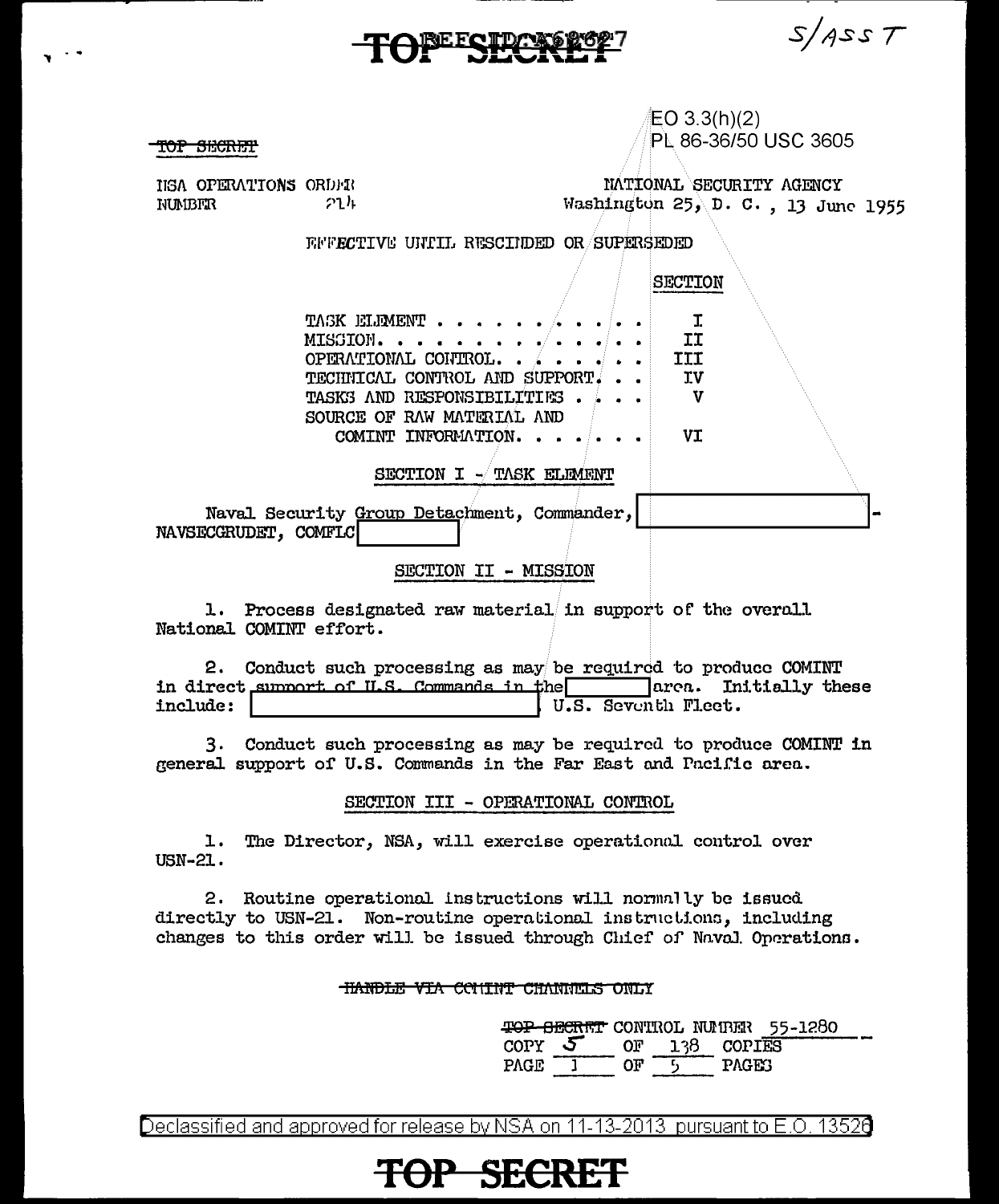# TOP SECRET

#### TOP SHORET

NSA OPERATIONS ORDER NUMBER 214

13 June 1955

 $EO 3.3(h)(2)$ 

PL 86-36/50 USC 3605

### SECTION IV - TECHNICAL CONTROL AND SUPPORT

1. Technical control will be exercised by the Director. NSA.

2. Technical control instructions will be issued directly to **USN-21.** 

3. Technical support will be provided by the Director, NSA, by the 327th CRC, Det. 1, 6925th RSM, and by other sources USN-27, I as designated.

SECTION V - TASKS AND RESPONSIBILITIES

1. Traffic Analysis

| Perform traffic analysis of                             | naval, naval air,  |
|---------------------------------------------------------|--------------------|
| and shipping communications intercepted on              | and susceptible to |
| field exploitation to produce COMINT in satisfaction of | <b>l</b> consumer  |
| requirements.                                           |                    |

2. Cryptanalysis

a. Perform, within capabilities, low-level cryptanalysis of haval, naval air, and shipping communications inter**cepted on <del>Fo</del>** 

b. Perform decryption of naval, naval air. and shipping communications through the application of key and code recoveries furnished by NSA or other intermediate headquarters in the Far East area.

c. Forward any code and key recoveries in the form specified to NSA and such other headquarters as may be designated.

3. Translation

Scan, and translate as necessary, all exploitable

naval, naval air, and shipping traffic for extraction of significant data for inclusion in COMINT reports, or for full translations of individual texts. Exploitable traffic provided to USN-21 sources will be scanned and translated as capabilities permit.

### HANDLE VIA COMINT CHANNELS ONLY

TOP SEGRET CONTROL NUMBER 55-1280 **COPY**  $OF_{138}$ **COPIES**  $-$  or  $\frac{1}{5}$ **PAGES** PAGE<sup>T</sup>  $\mathbf{2}$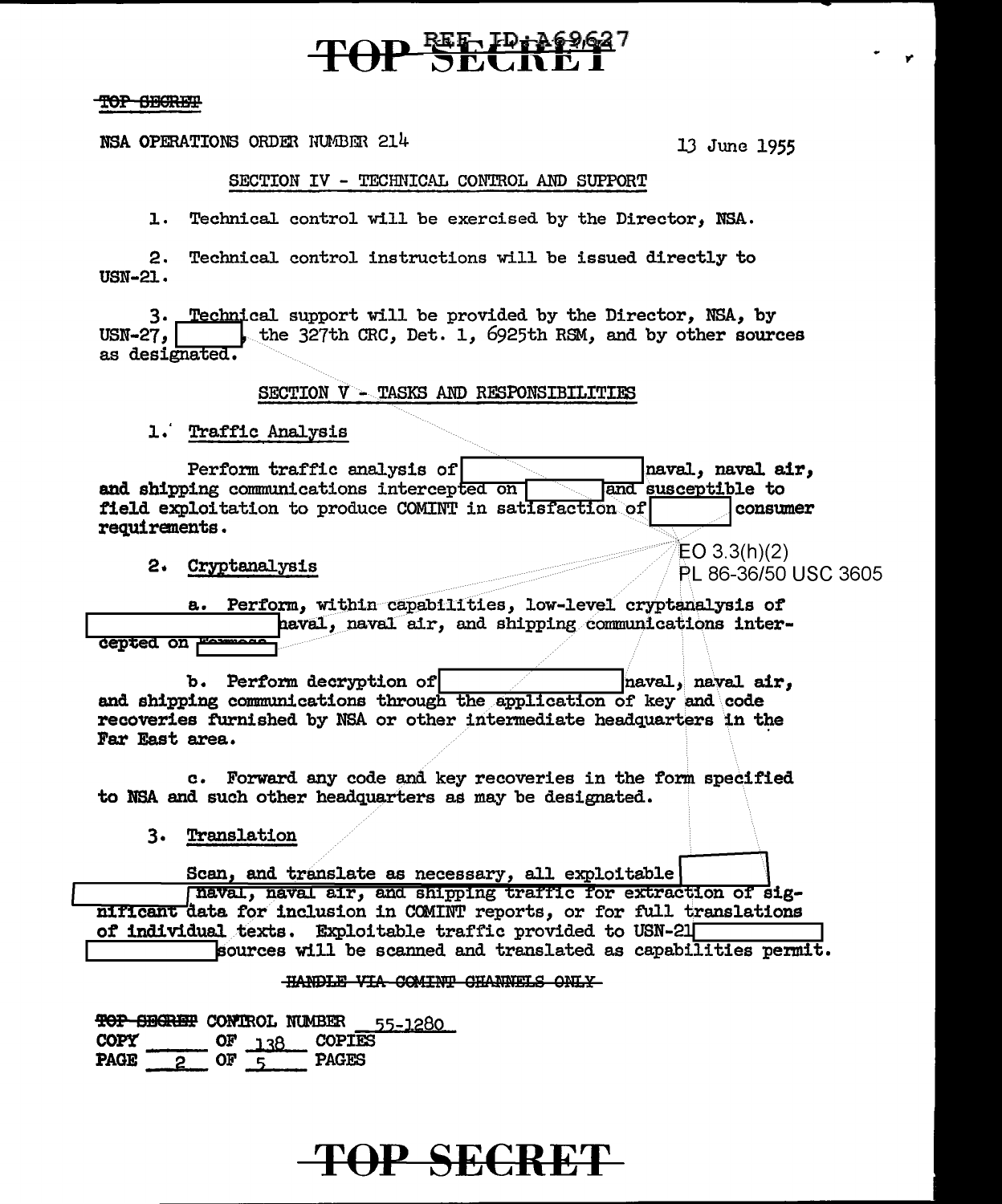### **FREE LIDER**

#### TOP SECRET

NSA OPERATIONS ORDER NUMBER 214 13 June 1955

4. Reporting

a. Technical Reports - Prepare and forward periodic and special technical reports in accordance with the NSA Field Operations Manual or as otherwise required.

b. End-Product Reporting - Prepare, in accordance with appropriate NSA Circulars (53-series), periodic and spot reports, translations and other end-products. Normally, all COMINT reporting will be done from material no more than 48 hours old. Technical data will not be included in COMINT end-product reports without prior approval of the Director, NSA. No such approval is granted by terms of this order.

5. Operational Liaison EO 3.3(h)(2)

### PL 86-36/50 USC 3605

a. Liaison with other U. S. COMINT units in the area as required for successful accomplishment of this mission is authorized. Technical information may be furnished or exchanged with these activities whenever desirable. The Chiefs, NSAFE, and NSAPAC will be kept informed as to the nature and scope of this exchange.

b. Initially, no liaison with foreign COMINT centers is authorized. Problems involving foreign COMINT centers will be referred to Chief, NSAFE (info: Chief, NSAPAC) for resolution or assistance.

c. Liaison with local U.S. military intell]gence representatives to obtain collateral support as required for successful accomplishment of this mission is authorized.  $\begin{array}{|c|c|c|c|c|c|}\n\hline\n\text{will keep the}\n\end{array}$ accomplishment of this mission is authorized. Director, NSA, and CNO informed as to the scope and the nature of this collaboration.

6. Specific COMINT support requirements received from commanders in the field will be relayed to NSA and CNO on a current basis in order that a review of the allocation of resources to meet requirements can be accomplished.

7. Distribution

a. Technical Reports - Initially, the distribution of technical reports will include the following:

### **HANDLE VIA COMINT CHANNELS ONLY**

|             |    |            | TOP SECRET CONTROL NUMBER 55-1280 |
|-------------|----|------------|-----------------------------------|
| COPY        | ΩF | 138 COPIES |                                   |
| <b>PAGE</b> | በዦ | PAGES      |                                   |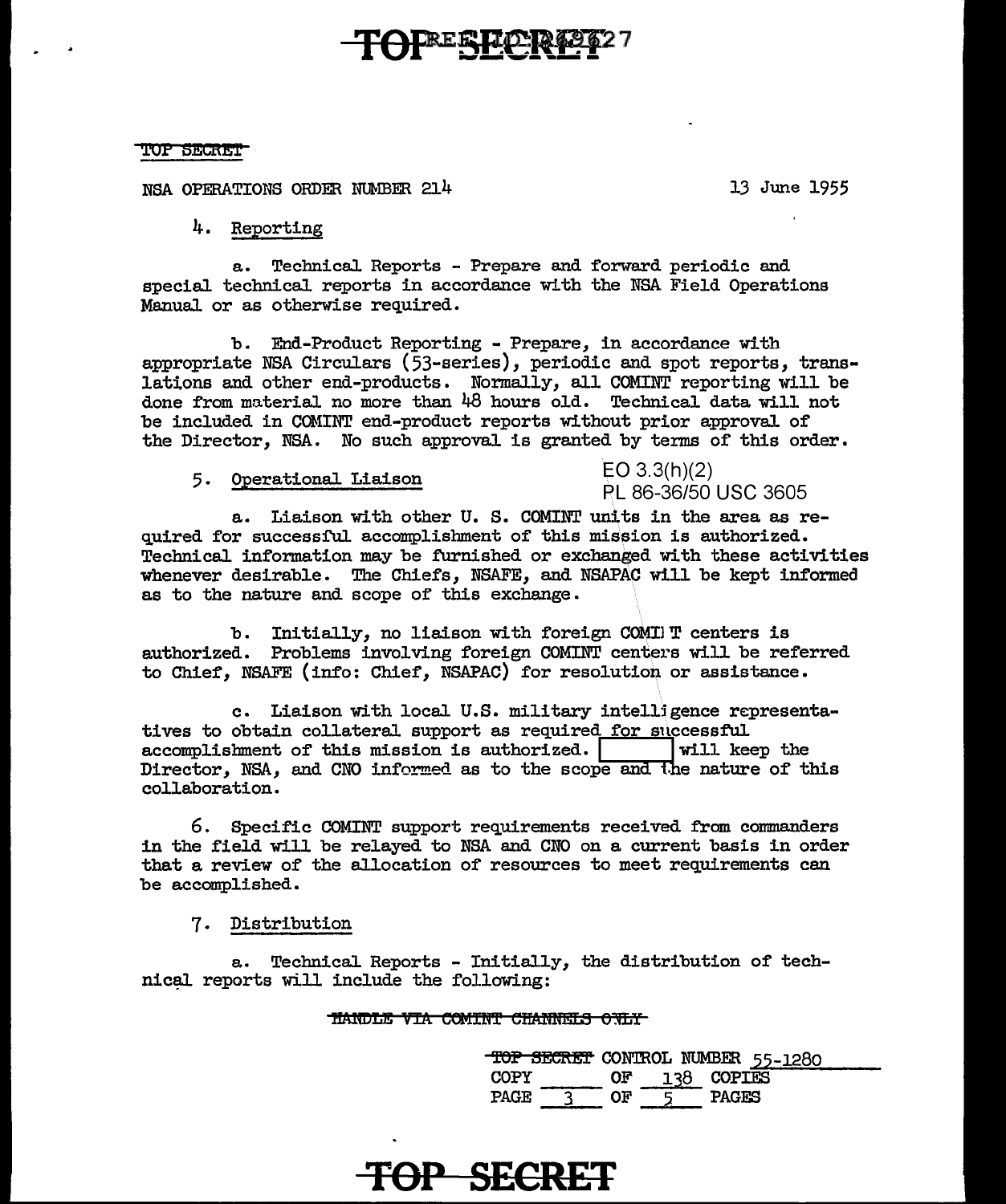## REFLION

### TOP SECRET

NSA OPERATIONS ORDER NUMBER 214

- $(1)$  NSA
- $(2)$  CNO  $(OP-3OG)$
- $(3)$  327th CRC
- (4) Det. 1, 6925th RSM
- $(5)$  USN-27

 $(7)$  8603 DU

 $(6)$ 

PL 86-36/50 USC 3605  $EO 3.3(h)(2)$ 

b. End-products will be distributed as appropriate to the following authorized recipients through established channels as determined by the Director, NSA and CNO (for Naval consumers).



SSR, AFFE/8th Army ASAPAC SSO, USARPAC **ASAFF** 

### AIR FORCE

| SSO, FEAF   | SSO, 13th AF            |
|-------------|-------------------------|
| SSO, PACAF  | SSO, 313th Air Division |
| SSO, 5th AF | 6920th Security Wing    |
|             | SSO, 3rd Air Division   |

THANDLE VIA COMINT CHANNELS ONLY-

TOP SECRET CONTROL NUMBER 55-1280 COPIES **COPY** OF 138 PAGE<sup>-</sup>  $-$  OF  $\cdot$ PAGES  $\overline{\mathbf{r}}$ -5